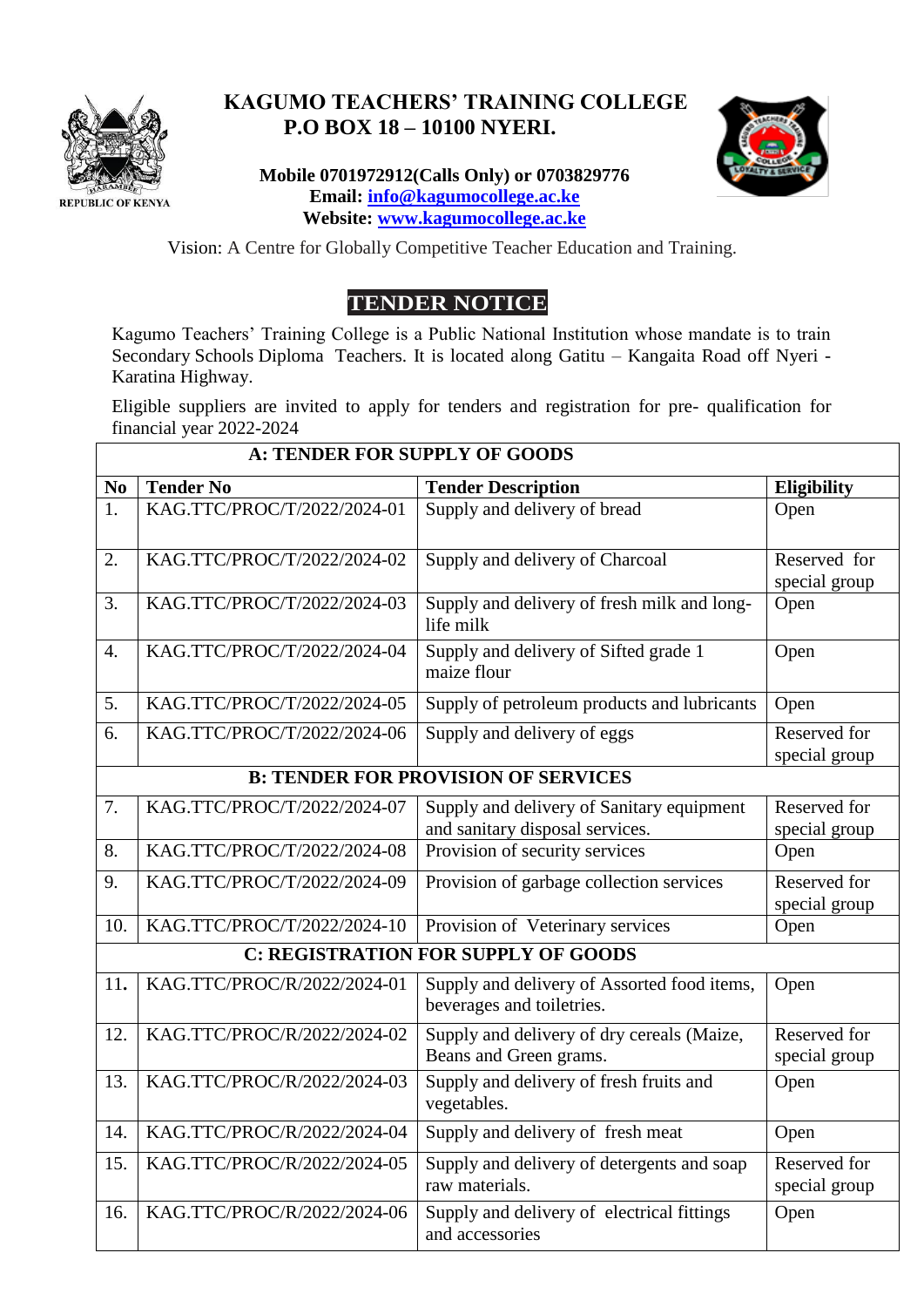| 17.                                              | KAG.TTC/PROC/R/2022/2024-07 | Supply and delivery of animal feed raw<br>materials and mineral licks.                                  | Open                          |  |
|--------------------------------------------------|-----------------------------|---------------------------------------------------------------------------------------------------------|-------------------------------|--|
| 18.                                              | KAG.TTC/PROC/R/2022/2024-08 | Supply and delivery of computers, computer<br>accessories and peripherals.                              | Reserved for<br>special group |  |
| 19.                                              | KAG.TTC/PROC/R/2022/2024-09 | Supply and delivery of stationery, textbooks<br>and journals.                                           | Open                          |  |
| 20.                                              | KAG.TTC/PROC/R/2022/2024-10 | Supply and delivery of medical drugs,<br>medical laboratory reagents and related<br>products            | Open                          |  |
| 21.                                              | KAG.TTC/PROC/R/2022/2024-11 | Supply and delivery of hardware materials                                                               | Open                          |  |
| 22.                                              | KAG.TTC/PROC/R/2022/2024-12 | Supply and delivery of building<br>materials(Sand Ballast, Hardcore and cut-<br>stones)                 | Open                          |  |
| 23.                                              | KAG.TTC/PROC/R/2022/2024-13 | Supply and delivery of Agrovet materials<br>(not limited to Seeds, Fertilizers)                         | Reserved for<br>special group |  |
| 24.                                              | KAG.TTC/PROC/R/2022/2024-14 | Supply and delivery of staff uniforms and<br>protective gear.                                           | Open                          |  |
| 25.                                              | KAG.TTC/PROC/R/2022/2024-15 | Supply and delivery of sport uniforms and<br>equipment.                                                 | Open                          |  |
| 26.                                              | KAG.TTC/PROC/R/2022/2024-16 | Supply and delivery of science laboratory<br>equipment and chemicals.                                   | Open                          |  |
| 27.                                              | KAG.TTC/PROC/R/2022/2024-17 | Supply and delivery of motor vehicle tyres,<br>batteries and spare parts.                               | Open                          |  |
| 28.                                              | KAG.TTC/PROC/R/2022/2024-18 | Supply, delivery, repair and maintenance of<br>farm equipment (lawn mower, brush cutter,<br>Gyro-mower) | Open                          |  |
| <b>D: REGISTRATION FOR PROVISION OF SERVICES</b> |                             |                                                                                                         |                               |  |
| 29.                                              | KAG.TTC/PROC/R/2022/2024-19 | Servicing and maintenance of computers<br>and computer peripherals.                                     | Reserved for<br>special group |  |
| 30.                                              | KAG.TTC/PROC/R/2022/2024-20 | Generator maintenance and servicing.                                                                    | Open                          |  |
| 31.                                              | KAG.TTC/PROC/R/2022/2024-21 | Repair and maintenance of motor vehicles.                                                               | Open                          |  |
| 32.                                              | KAG.TTC/PROC/R/2022/2024-22 | Provision of Fumigation and pest control                                                                | Reserved for<br>special group |  |
| 33.                                              | KAG.TTC/PROC/R/2022/2024-23 | Provision of Insurance Services                                                                         | Open                          |  |
| 34.                                              | KAG.TTC/PROC/R/2022/2024-24 | Provision of printing services                                                                          | Reserved for<br>special group |  |
| 35.                                              | KAG.TTC/PROC/R/2022/2024-25 | Provision of Repairs and servicing of kitchen<br>equipment                                              | Open                          |  |
| 36.                                              | KAG.TTC/PROC/R/2022/2024-26 | Provision of firefighting equipment<br>maintenance and fire alarms maintenance                          | Open                          |  |
| 37.                                              | KAG.TTC/PROC/R/2022/2024-27 | Pre-qualification of Contractors for small<br>works, repairs and maintenance.                           | Open                          |  |
| 38.                                              | KAG.TTC/PROC/R/2022/2024-28 | Provision of outside catering services.                                                                 | Reserved for<br>special group |  |
| 39.                                              | KAG.TTC/PROC/R/2022/2024-29 | Provision of Asset Valuation and Asset<br>tagging services.                                             | Open                          |  |